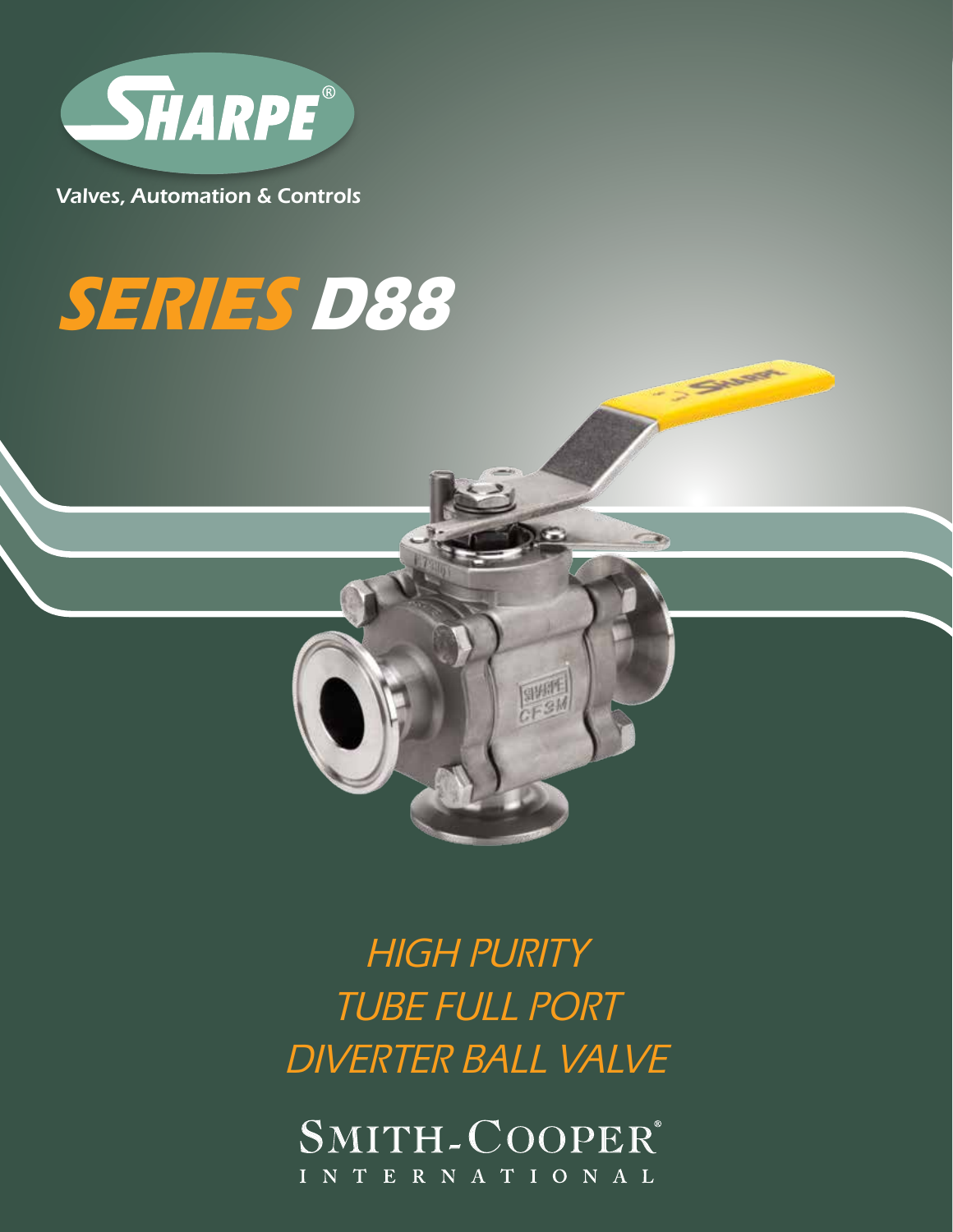## **Design & Features**

#### **Body Material**

316L Stainless Steel

#### **3-Piece Diverter Design**

In-line serviceable swing-out center section allows easy access to internal valve components without disturbing alignment of pipe.

#### **Stem Design**

Live-loaded, bottom entry, blowout proof stem featuring packing that extends valve cycle life over conventional ball valves and is best choice for actuation.

Stem seals are live-loaded using Belleville springs to provide consistent sealing forces, reducing or eliminating the need for frequent seal adjustment.

#### **Tongue and Groove Design**

Fully encapsulated body seals, allowing ends to be welded in-line, without time consuming and labor intensive disassembly.

Design compensates for bolt expansion and reduces the chance of external leakage.

Helps prevent seal ruptures in high pressure, cryogenic or steam applications.

#### **Encapsulated Body Bolts**

Heavy duty stainless steel bolting is protected from outside environment assuring valve integrity.

Ideal for wash-downs.

#### **ISO 5211 Integral Mounting Pad**

Ideal for actuation.

Centering lip feature assures precise alignment of bracket, stem and coupler.

Actuators may be retrofitted on existing Sharpe® Series D88 without disruption of line integrity.

Allows for secondary containment unit to be added when necessary.

#### **Lockable Handle**

All Sharpe® Series D88 valves are supplied with lockable lever or pipe handles.

#### **Traceability**

Body and end piece castings are marked with heat codes providing traceability to the chemical analysis and material test reports performed at the foundry. CMTR's (Certified Material Test Reports) are available upon request.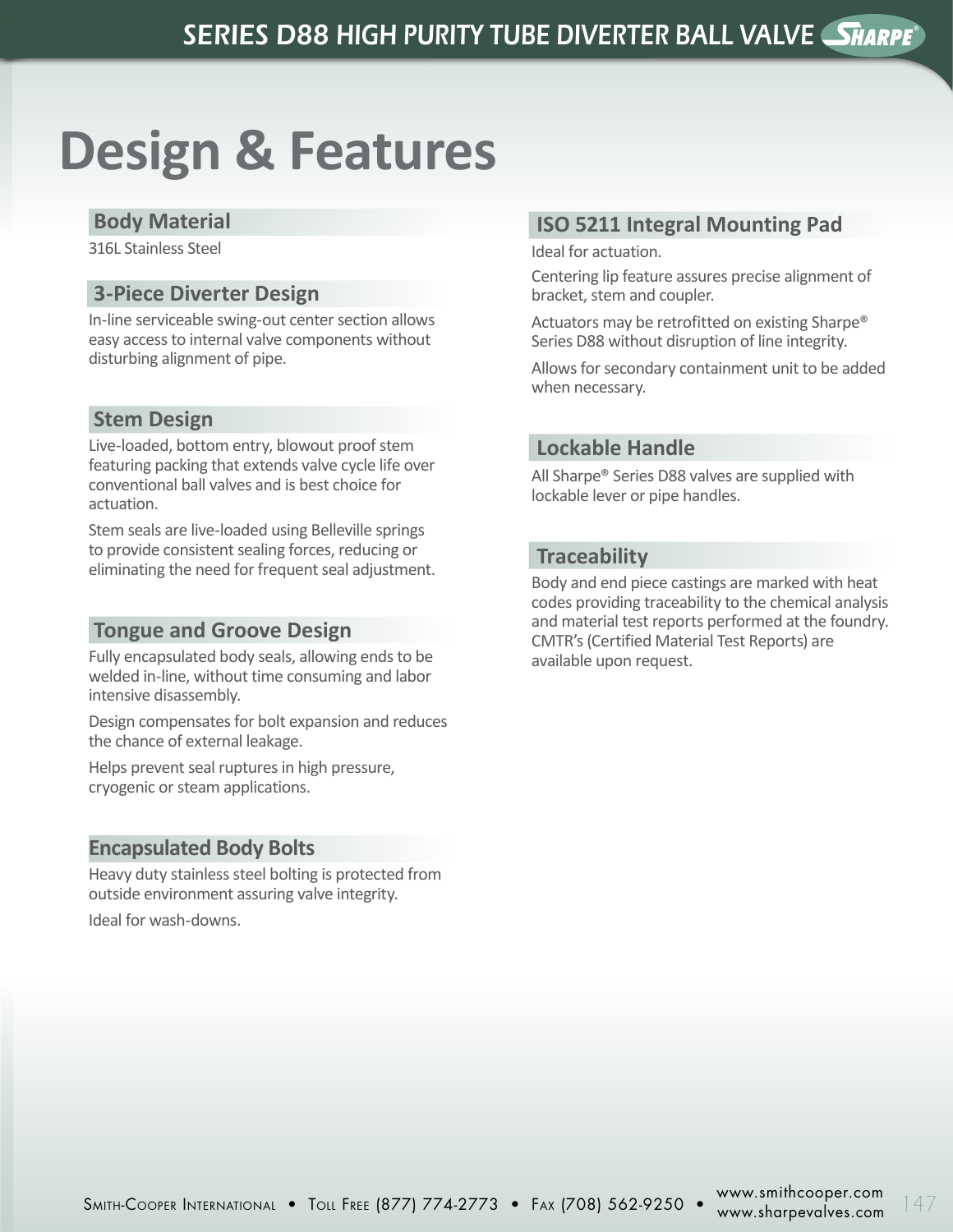**1/2" - 2" Parts & Materials**





| No.             | <b>Part Name</b>         | $Q$ ty              | Material                                                 |
|-----------------|--------------------------|---------------------|----------------------------------------------------------|
|                 | Body                     | 1                   | 316L Stainless Steel ASTM A351 CF3M                      |
| $\overline{2}$  | Pipe Ends                | $\gamma$            | 316L Stainless Steel ASTM A351 CF3M                      |
| 3               | Ball                     | 1                   | 316L Stainless Steel                                     |
| $\overline{4}$  | <b>Stem</b>              | 1                   | 316L Stainless Steel                                     |
| 5               | Seat                     | $\overline{2}$      | TFM <sup>®</sup> , PTFE/RTFE/Cavity Filler PTFE          |
| $\overline{6}$  | <b>Body Seal</b>         | 2/3                 | PTFE, TFM®                                               |
| 7               | <b>Thrust Bearing</b>    | 1                   | <b>TFM®</b>                                              |
| 8               | <b>Thrust Bearing</b>    | 1                   | <b>TFM®</b>                                              |
| 9               | Stem Packing             | 3                   | <b>TFM®</b>                                              |
| 10              | Seal Protector           | 1                   | <b>TFM®</b>                                              |
| $\overline{11}$ | Gland                    | 1                   | 300 Series Stainless Steel                               |
| 12              | <b>Belleville Washer</b> | 4                   | <b>300 Series Stainless Steel</b>                        |
| 13              | Packing Nut              | 1                   | 300 Series Stainless Steel                               |
| 14              | Lock Tab                 | 1                   | <b>300 Series Stainless Steel</b>                        |
| 15              | Lower Lock Latch         | 1                   | 300 Series Stainless Steel                               |
| 15B             | <b>Upper Lock Latch</b>  | 1                   | <b>300 Series Stainless Steel</b>                        |
| 15C             | Latch Bolt               | 2                   | 300 Series Stainless Steel                               |
| 16              | Handle                   | 1                   | <b>300 Series Stainless Steel</b>                        |
| 17              | Lock Washer              | 1                   | 300 Series Stainless Steel                               |
| 18              | Handle Nut (1/4" - 2")   | 1                   | <b>300 Series Stainless Steel</b>                        |
| 19              | <b>Body Bolts</b>        | 4/8                 | 304 Stainless Steel                                      |
| 20              | <b>Nuts</b>              | 4/8                 | <b>300 Series Stainless Steel</b>                        |
| 21              | Stop Pin<br>$(1/2")^*$   | 1<br>$\overline{2}$ | 300 Series Stainless Steel<br>300 Series Stainless Steel |

| No.                   | <b>Part Name</b>         | Qty            | Material                                        |
|-----------------------|--------------------------|----------------|-------------------------------------------------|
| 1                     | Body                     | 1              | 316L Stainless Steel ASTM A351 CF3M             |
| $\overline{2}$        | Pipe Ends                | $\overline{2}$ | 316L Stainless Stee ASTM A351 CF3M              |
| $\overline{3}$        | Ball                     | 1              | 316L Stainless Steel                            |
| $\overline{4}$        | Sent                     | $\gamma$       | TFM <sup>®</sup> , PTFE/RTFE/Cavity Filler PTFE |
| 5                     | <b>Body Seal</b>         | 2/3            | PTFE, TFM®                                      |
| $\overline{6}$        | <b>Thrust Bearing</b>    | $\overline{2}$ | <b>TFM®</b>                                     |
| $\overline{1}$        | Stem                     | 1              | 316L Stainless Steel                            |
| $\boldsymbol{\delta}$ | <b>Stem Seal</b>         | $\overline{3}$ | <b>TFM®</b>                                     |
| 9                     | Gland                    | 1              | 300 Series Stainless Steel                      |
| 10                    | Stopper                  | 1              | <b>300 Series Stainless Steel</b>               |
| $\overline{11}$       | <b>Belleville Washer</b> | 4              | 300 Series Stainless Steel                      |
| 12                    | <b>Packing Nut</b>       | 1              | 300 Series Stainless Steel                      |
| 13                    | Lock Tab                 | 1              | 300 Series Stainless Steel                      |
| 14                    | <b>Wrench Block</b>      | 1              | <b>300 Series Stainless Steel</b>               |
| 15                    | Handle Bolt              | 1              | 300 Series Stainless Steel                      |
| 16                    | <b>Stop Pin</b>          | 1              | <b>300 Series Stainless Steel</b>               |
| 17                    | <b>Body Bolts</b>        | 4/8            | 304 Stainless Steel                             |
| 18                    | <b>Body Nuts</b>         | 4/8            | <b>300 Series Stainless Steel</b>               |
| 19                    | Handle                   | 1              | 300 Series Stainless Steel                      |
| 20                    | <b>Gland Washer</b>      | 1              | <b>300 Series Stainless Steel</b>               |
| 21                    | Screw                    | $\overline{2}$ | 304 Stainless Steel                             |
| 22                    | <b>Lower Stopper</b>     |                | 316 Stainless Steel                             |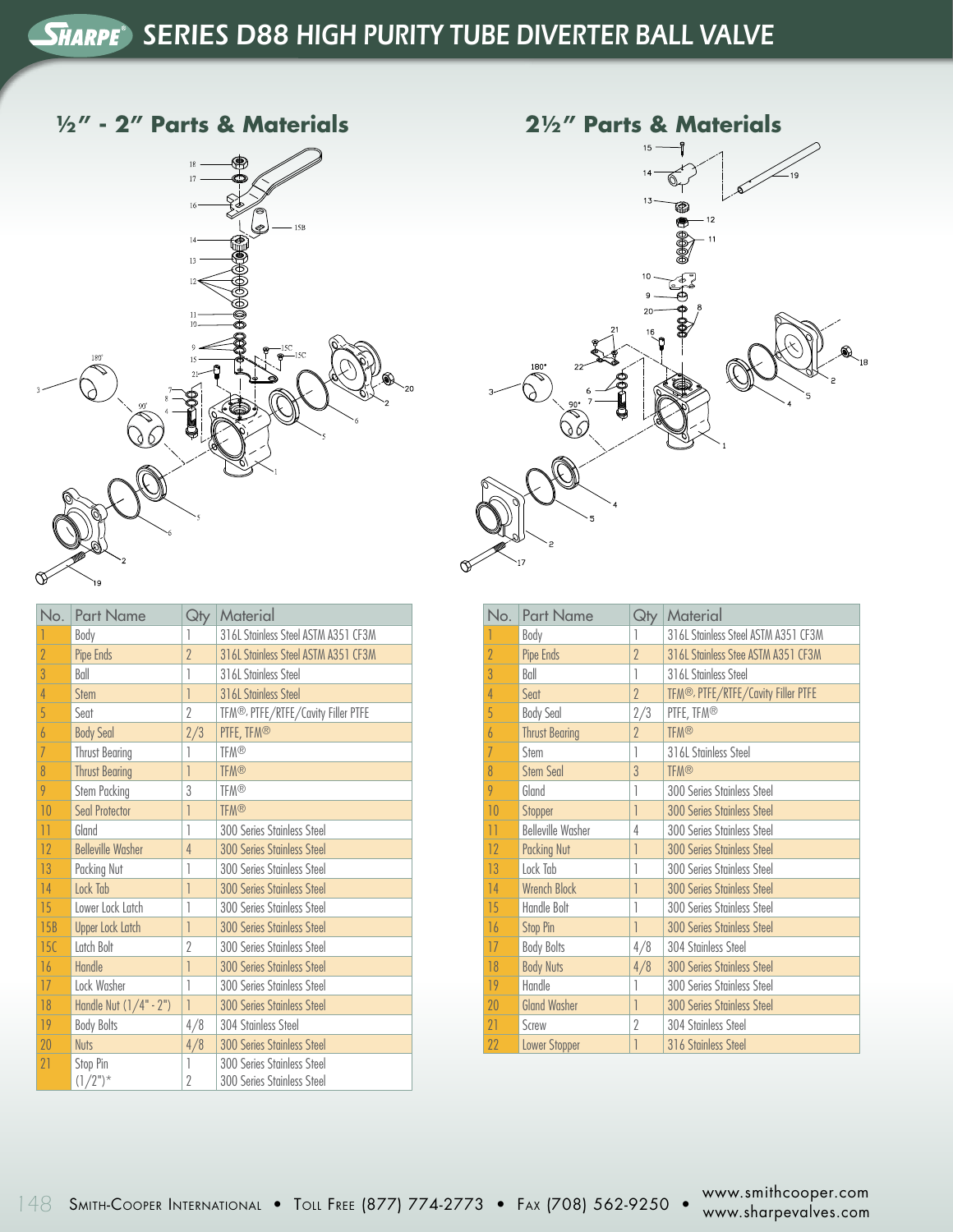#### **3"- 4" Parts & Materials**



|                          | No. Part Name             | Qł             | Material                            |
|--------------------------|---------------------------|----------------|-------------------------------------|
|                          | Body                      |                | 316L Stainless Steel ASTM A351 CF3M |
| $\overline{\phantom{a}}$ | Pipe Ends                 | $\gamma$       | 316L Stainless Stee ASTM A351 CF3M  |
| $\overline{3}$           | Ball                      |                | 316L Stainless Steel                |
| 4                        | <b>Stem</b>               |                | 316L Stainless Steel                |
| 5                        | Seat                      | 2              | TFM®, PTFE/RTFE/Cavity Filler PTFE  |
|                          | <b>Body Seal</b>          | 2/3            | PTFE, TFM®                          |
|                          | <b>Thrust Bearing</b>     |                | <b>TFM®</b>                         |
| 7A                       | <b>Stem Location Ring</b> |                | <b>300 Series Stainless Steel</b>   |
| 8                        | <b>Thrust Bearing</b>     |                | <b>TFM®</b>                         |
|                          | <b>Stem Packing</b>       | $\overline{3}$ | <b>TFM®</b>                         |

| No. | <b>Part Name</b>         | Qły            | Material                          |
|-----|--------------------------|----------------|-----------------------------------|
| 10  | Gland                    |                | 300 Series Stainless Steel        |
| 11  | <b>Belleville Washer</b> | $\overline{4}$ | <b>300 Series Stainless Steel</b> |
| 12  | Packing Nut              |                | 300 Series Stainless Steel        |
| 13  | Lock Tab                 |                | <b>300 Series Stainless Steel</b> |
| 14  | Handle                   |                | 300 Series Stainless Steel        |
| 15  | <b>Wrench Block</b>      | 1              | <b>300 Series Stainless Steel</b> |
| 16  | <b>Hex Head Bolt</b>     | 1              | 300 Series Stainless Steel        |
| 17  | <b>Body Bolts</b>        | 16/24          | <b>304 Stainless Steel</b>        |
| 18  | Stop Pin                 |                | 300 Series Stainless Steel        |
| 19  | <b>Seat Retainer</b>     |                | <b>300 Series Stainless Steel</b> |
| 20  | Stopper                  |                | 300 Series Stainless Steel        |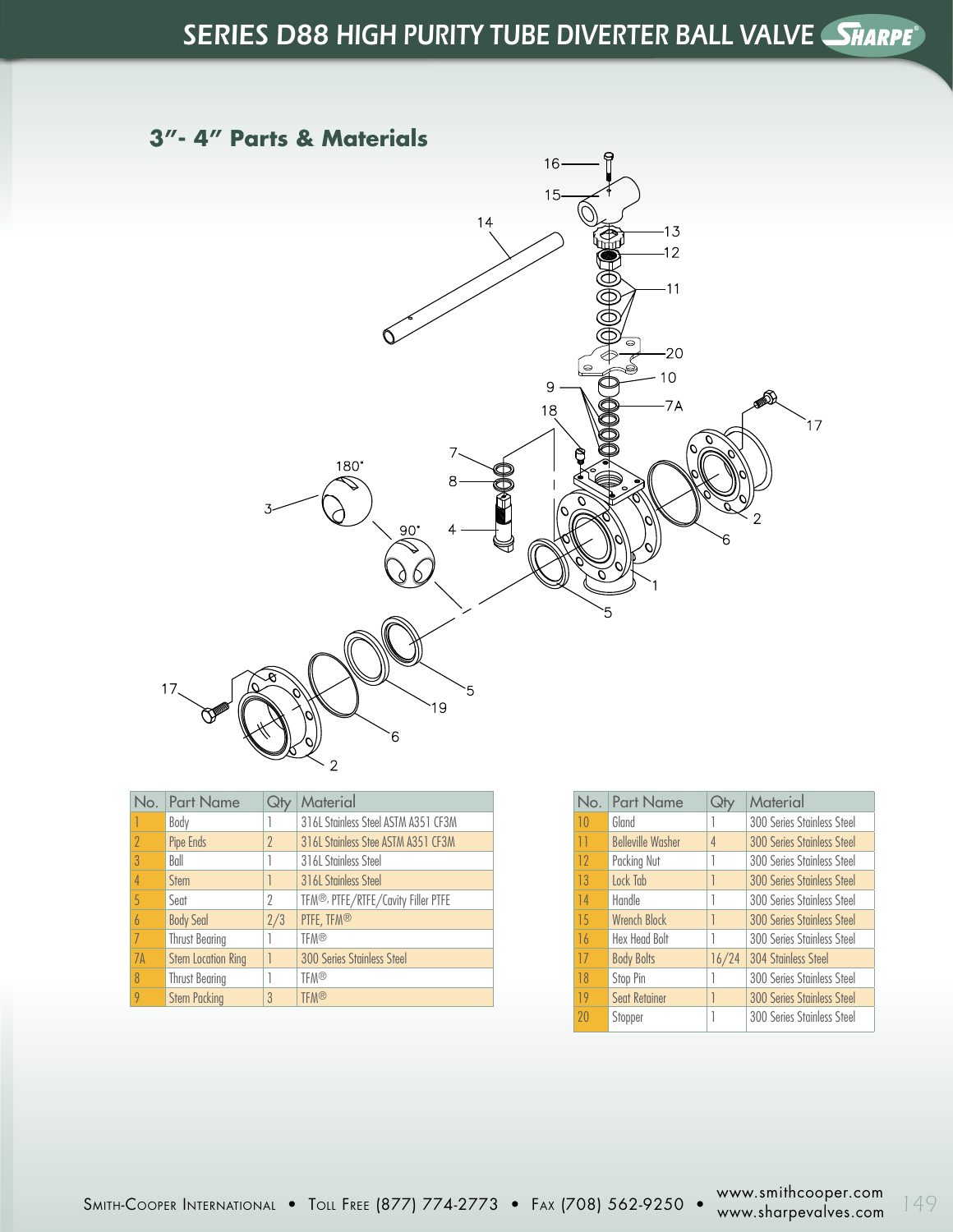#### **Dimensions 1/2" - 2**



| Size Port A A1 A2 B C E F G H J J1 J2 K K1 K2 M N $P   R   S  $ |  |  |  |  |  |  |  |  |  |  |                                                                                                                                                                                                      | UVI |  |
|-----------------------------------------------------------------|--|--|--|--|--|--|--|--|--|--|------------------------------------------------------------------------------------------------------------------------------------------------------------------------------------------------------|-----|--|
| 1/2                                                             |  |  |  |  |  |  |  |  |  |  | $\vert$ 0.370   3.50   5.50   2.51   0.97   0.99   1.10   1.75   1.55   $\vert$   1.89   4.15   2.65   1.26   2.27   0.77   0.50   2.14   0.220   4.50   0.98   M5 x .8   1.42 (FO3)   0.45   3/8-24 |     |  |
|                                                                 |  |  |  |  |  |  |  |  |  |  | 3/4 0.618 4.00 6.00 3.03 1.05 0.99 1.16 2.05 1.62 2.18 1.97 4.32 2.84 1.47 2.47 0.99 0.75 2.20 0.220 4.50 0.98 M5x.8 1.42 (FO3) 0.39 3/824                                                           |     |  |
|                                                                 |  |  |  |  |  |  |  |  |  |  | 0.870 4.50 6.50 3.54 1.54 1.98 1.62 2.42 2.31 3.30 2.15 4.56 3.08 1.47 2.48 1.00 1.00 2.59 0.295 5.75 1.18 M5 x 8 1.65 (F04) 0.65 7716-20                                                            |     |  |
|                                                                 |  |  |  |  |  |  |  |  |  |  | 1-1/2 1.366 5.50 7.50 4.51 2.13 1.98 1.90 3.16 3.07 4.08 2.80 5.45 3.95 1.69 2.69 1.19 1.50 3.18 0.343 7.00 1.38 $M6 x 1.0$ 1.97 (F05) 0.63 7/16-20                                                  |     |  |
|                                                                 |  |  |  |  |  |  |  |  |  |  | 1.870 6.25 8.00 5.29 2.65 2.52 2.23 3.56 3.42 4.08 2.90 5.91 4.54 1.80 2.69 1.32 2.00 3.52 0.343 7.00 1.38 M6 x 1.0 1.97 (F05) 0.67 9/16-20                                                          |     |  |

The dimensions above are for information only. Please refer to Sharpe® Valves if you need dimensions for construction.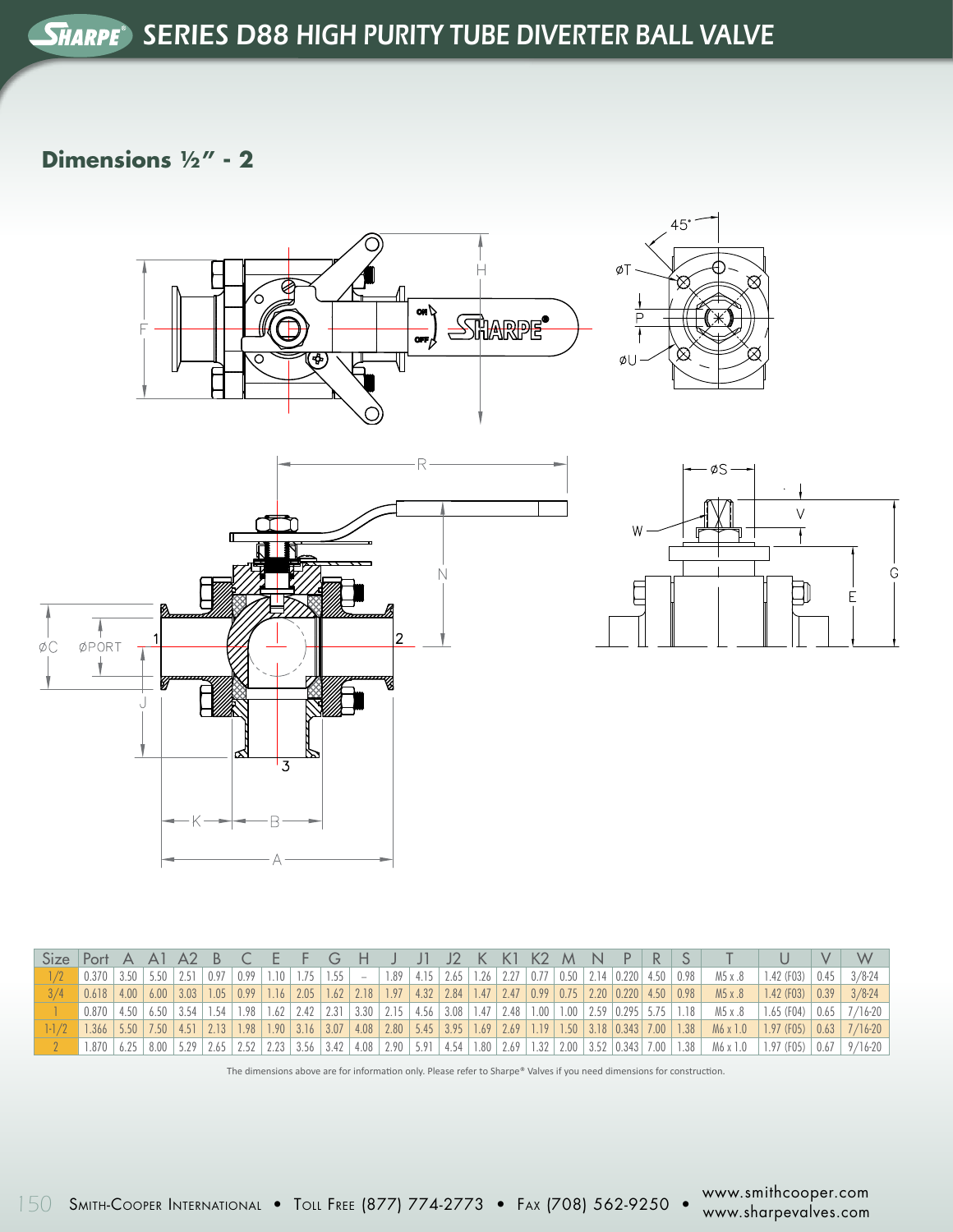#### **Dimensions 21/2" - 4**











| Size Port A A1 A2 B C E F G J J1 J2 K K1 K2 M N P R S $\vert$ |  |  |  |  |  |  |  |  |  |  |                                                                                                                                                                                                                                                                               |  | W |
|---------------------------------------------------------------|--|--|--|--|--|--|--|--|--|--|-------------------------------------------------------------------------------------------------------------------------------------------------------------------------------------------------------------------------------------------------------------------------------|--|---|
|                                                               |  |  |  |  |  |  |  |  |  |  | 2.1/2 2.370 6.75 10.00 5.77 3.19 3.05 3.25 4.57 4.85 3.45 6.34 4.94 1.77 2.69 1.29 2.50 5.73 0.551 8.74 2.16 M8 x 1.25 2.75 (FO7) 0.44 M20 x 2.5                                                                                                                              |  |   |
|                                                               |  |  |  |  |  |  |  |  |  |  | $\mid$ 2.870 $\mid$ 6.75 $\mid$ 10.62 $\mid$ 5.50 $\mid$ 3.58 $\mid$ 4.28 $\mid$ 6.44 $\mid$ 6.02 $\mid$ 5.00 $\mid$ 8.30 $\mid$ 5.89 $\mid$ 1.39 $\mid$ 3.33 $\mid$ 0.92 $\mid$ 3.00 $\mid$ 7.04 $\mid$ 0.748 $\mid$ 13.74 $\mid$ $\mid$ $\mid$ $\mid$ $\mid$ $\mid$ 4.01 (F |  |   |
|                                                               |  |  |  |  |  |  |  |  |  |  | 3.831 8.25 11.39 7.07 4.73 4.68 4.81 8.12 6.61 5.00 9.50 7.34 1.76 3.33 1.17 4.00 7.57 0.748 13.74 - M10 x 1.5 4.01 (F10) 0.89 1-14 UNS                                                                                                                                       |  |   |

The dimensions above are for information only. Please refer to Sharpe® Valves if you need dimensions for construction.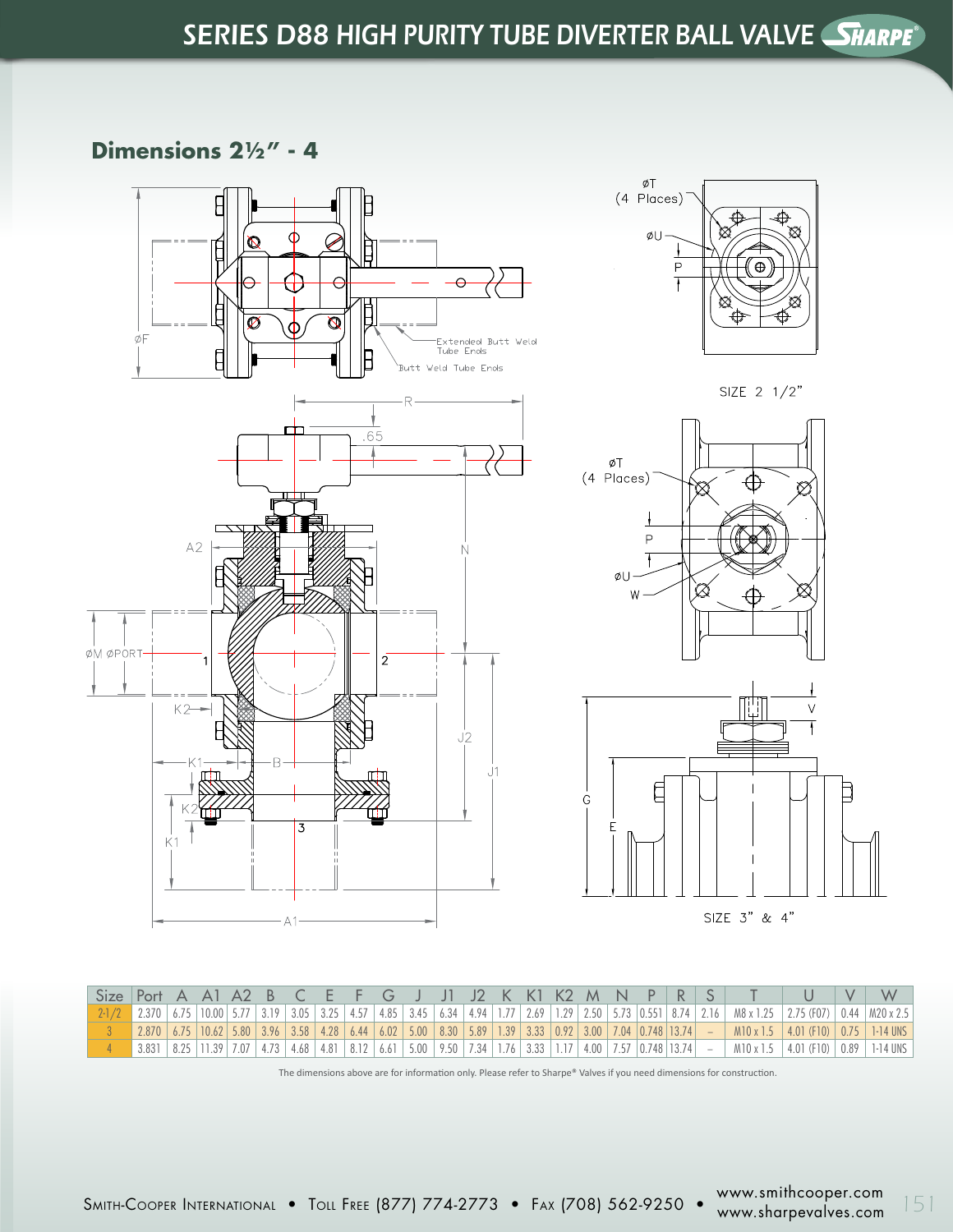### SERIES D88 HIGH PURITY TUBE DIVERTER BALL VALVE



#### **Pressure-Temperature Ratings Series D88**

| Size           | $\mathsf{C}_{\mathsf{v}}$ |
|----------------|---------------------------|
| 1/2            | 3.2                       |
| 3/4            | 5                         |
|                | 10                        |
| $1 - 1/2$      | 74                        |
| $\overline{2}$ | 36                        |
| $2 - 1/2$      | 60                        |
| 3              | 130                       |
| 4              | 240                       |

SZ SMITH-Cooper International • Toll Free (877) 774-2773 • Fax (708) 562-9250 • www.sharpevalves.com 152